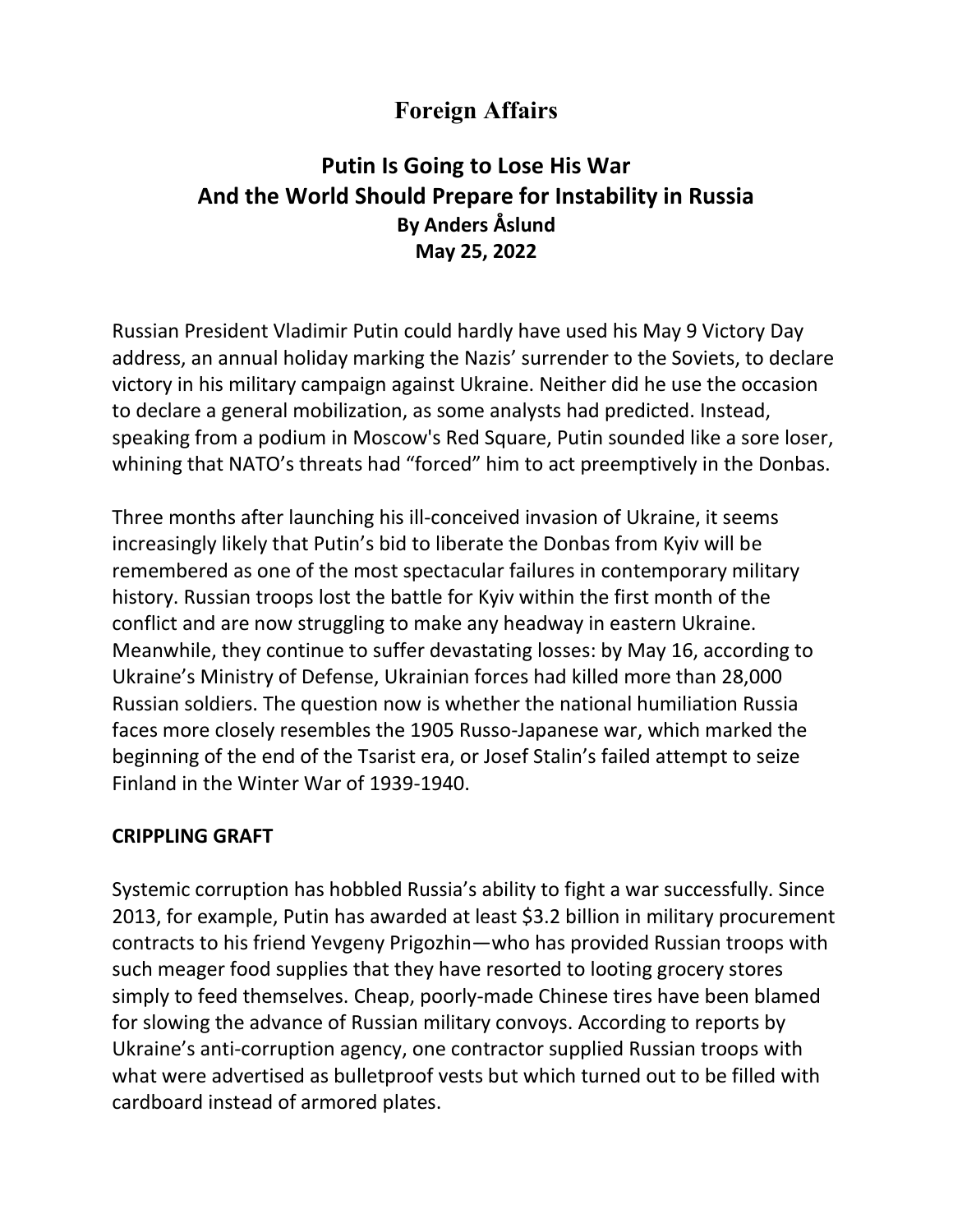Ukraine's military, by contrast, has exceeded all expectations. Hundreds of thousands of Ukrainians have volunteered to defend their motherland. Thanks to the eight-year war in the Donbas, tens of thousands of Ukrainian soldiers have combat experience, and many have benefited from U.S. and British training. Ukraine's Western-made anti-tank weapons and Stinger anti-aircraft systems have proved highly effective, and its Western allies are stepping up supplies of arms and military equipment.

After Russia's invasion on February 24, the United States and its allies quickly imposed sanctions to choke off Russia's economy. Western sanctions no longer aim to deter Russia but to weaken the Russian economy and reduce its ability to pursue wars. Critically, Western sanctions are now targeted against major Russian state banks. The G-7 froze the Russian Central Bank's international currency reserves and removed many Russian banks from SWIFT, the international messaging system for interbank transactions. In response, the Russian government is regulating the economy ever more, further damaging Putin's war effort. In a single day, Putin wiped out most of the economic gains Russia had made since 1991.

#### **SHIFTING TIDES**

The tide of Putin's war in Ukraine is increasingly shifting against Russia, and it will almost certainly end in a devastating Russian defeat. This would not be the first time Moscow has launched an ambitious military adventure in search of additional territory, only to find itself outmatched and humiliated.

One parallel that comes to mind is the Winter War of 1939-40, a campaign on the sidelines of World War II, in which Stalin himself decided to invade Finland and establish his own Finnish government. The Red Army failed to make any headway against the small but brave Finnish army, and it suffered horrendous losses. But the parallels end there. When the effort failed, Stalin let professional generals take over the command, giving the Soviet army's chief of staff, Marshal Boris Shaposhnikov, full authority over operations in the Finnish theater. After three months, Stalin settled for a peace treaty with limited gains at an enormous price. Putin, by contrast, has not relinquished command to his generals. On the contrary, he has reinforced his control of detail, and Ukrainian leaders are not prepared to give up any land lost after February 23.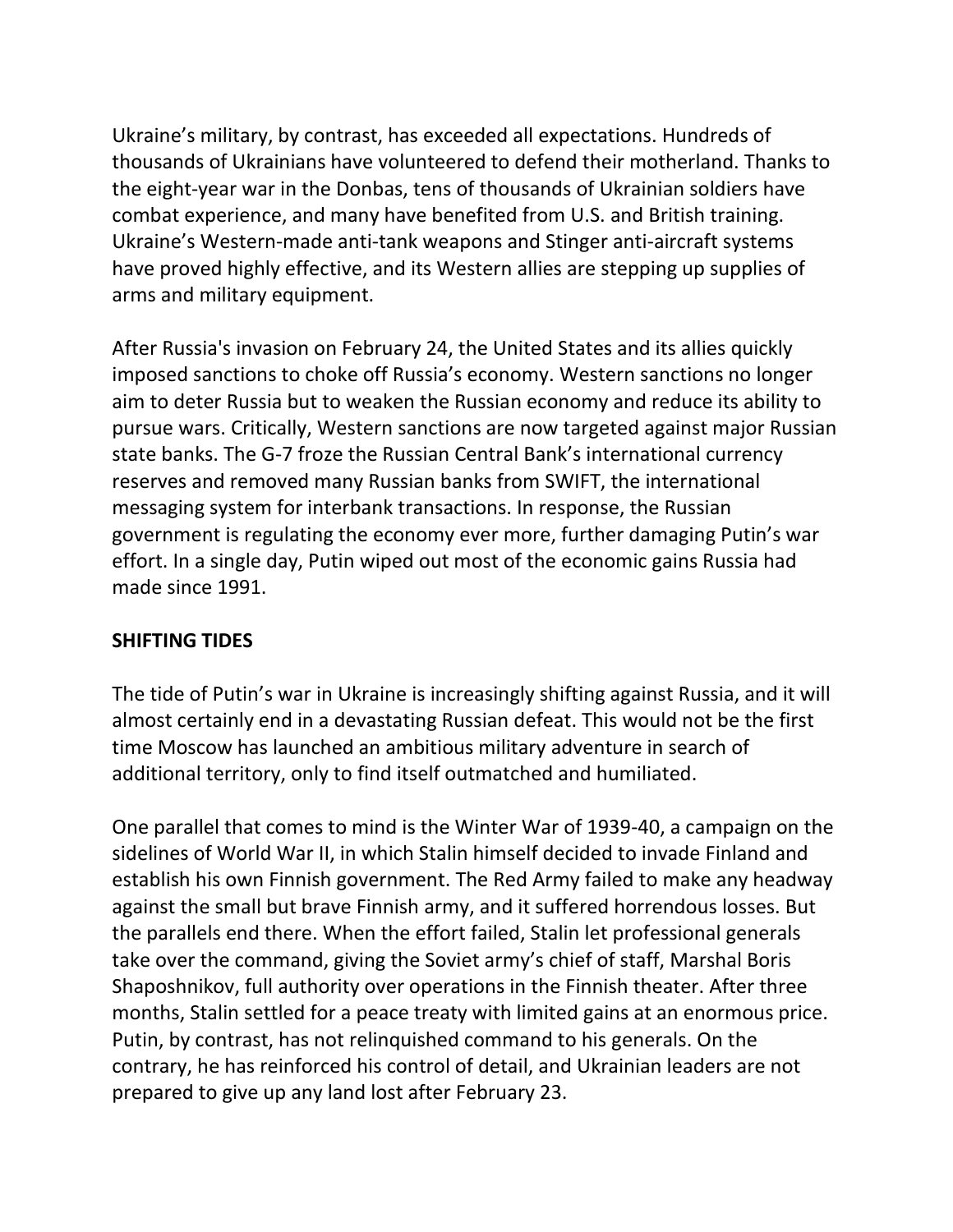The more plausible parallel is the Russo-Japanese war of 1904-5. Its origin was imperial rivalry. Russia sought a warm-water port on the Pacific Ocean, colliding with Japan's imperial ambitions. The war started off poorly for Russia, but Tsar Nicholas II insisted on fighting on, while the hope of victory dissipated. Even so, he continued the war to preserve the dignity of Russia by averting a "humiliating peace." But Russians were humiliated by the defeat and rose against Tsar Nicholas II, extracting a more liberal regime.

### **ECONOMIC WOES**

Today, Russia is facing not just a humiliating defeat but also a horrendous economic collapse, for which Putin bears full responsibility. Russia's official predictions are an 8-12 percent decline in GDP, but it might become twice as large. In August 1998, after six days of a far less severe financial crisis, Russian President Boris Yeltsin dismissed his government. Putin, by contrast, has not allowed anyone in his government to resign, compelling everybody to be with him until the bitter end. Needless to say, fear appears to prevail among the Russian government elite.

The conventional wisdom is that Putin's Praetorian Guard, the Presidential Protection Service, is so strong, well paid, and loyal to Putin that it will protect him against any coup attempt. However, the cost of Putin's continued leadership to Russian society is so great that it would be surprising if no group would mobilize against him. Sudden ample leaks from the otherwise secretive intelligence community suggest an elevated degree of interagency rivalry. Even if Russia continues to censor news of the war and the scope of its loss in Ukraine, the truth will eventually become obvious. During a decade of war in Afghanistan, 15,000 Soviet soldiers were killed, a failure that contributed to the collapse of communist rule, but more Russian soldiers than that were killed in the first two months of fighting in Ukraine.

Russia's domestic environment looks explosive at every level. Plausible rumors are spreading about arrests and sacking of top security officials; at least seven top Russian businessmen have reportedly committed suicide after first having killed their families, making these appear like executions. Social unrest has not been widespread in recent years, but it does occur, and the level of anticipated decline in output and living standards has not been recorded since the early 1990s. A natural popular reaction would be widespread social unrest, which would aggravate the tensions among the security services.